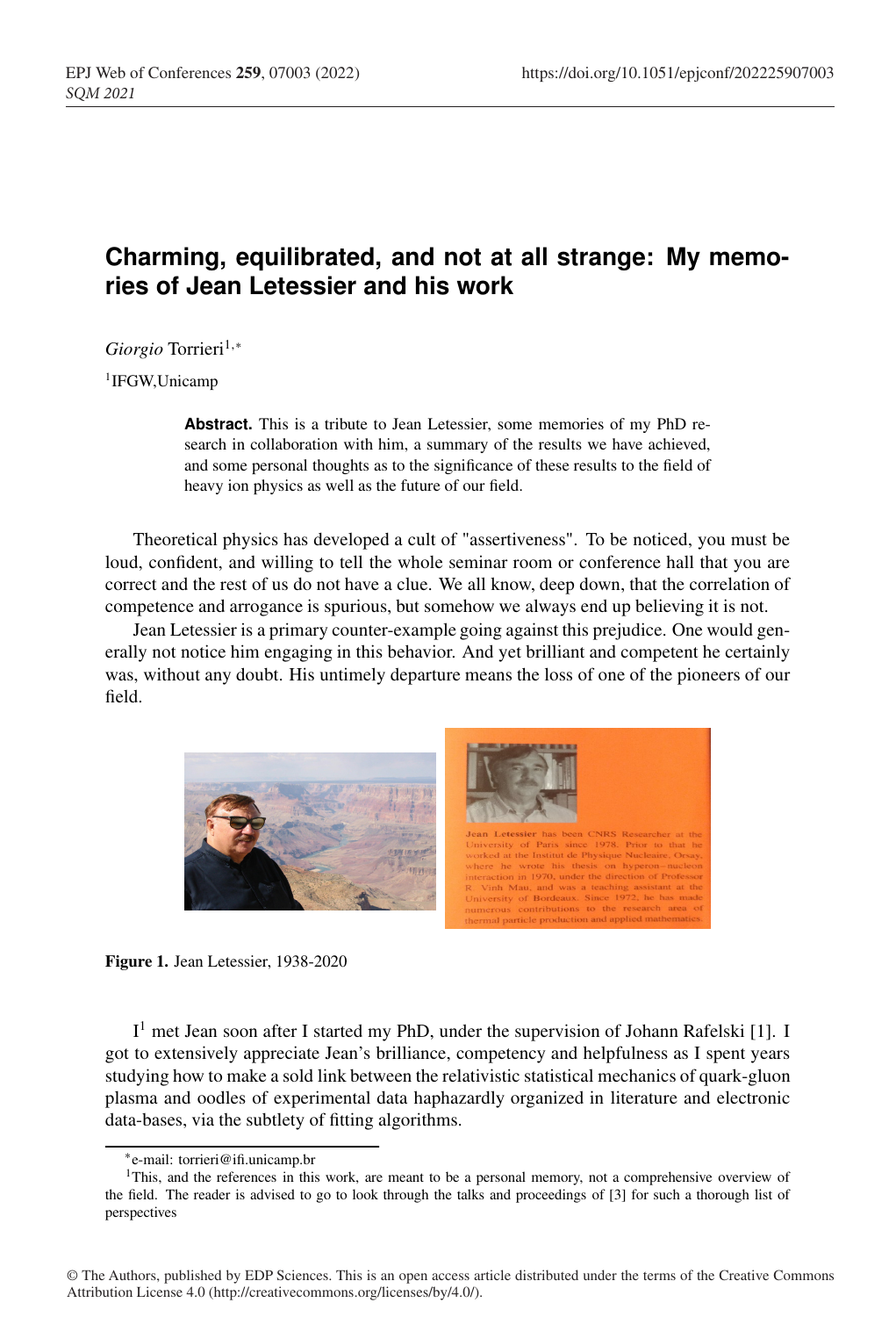The topic, strangeness enhancement in heavy ion collisions, is one of the pillars of the phenomenology of the quark-gluon plasma phase transition, mainly because of it's spectacular experimental confirmation [2, 3].

Yet, the physical interpretation of this phenomenon was and to a point still is up for grabs. Jean and Johann Rafelski made the important realization that, because of the proximity of the mass of the strange quark to  $\Lambda_{QCD}$  strangeness equilibration could function as a "clock", measuring the degree of chemical equilibration and the global properties of the quark-gluon plasma. This is both because in a Quark-Gluon plasma strangeness would equilibrate *faster* and because strangeness content would be *greater* than in the corresponding hadronic phase. A hadronization via quark coalescence would enhance both effects on the yield of multistrange particles.

While fast equilibration is generally accepted within the field, most of the heavy ion community believed, and still does, that strangeness content in the quark-gluon plasma relative to a hadron gas is largely irrelevant to freeze-out dynamics because the system remains in chemical equilibrium,  $\mu_{q,s} = -\mu_{q,s}$ , throughout the hadronization phase transition. Considering that the chemical equilibrium is maintained if and only if

$$
\frac{\chi_{q,s}}{T\rho_{q,s}} \times \frac{d\rho_{q,s}}{d\tau} \times \tau_{q,s} \ll 1
$$
\n(1)

Here, the first factor is the susceptibility  $\chi$  relative to density  $\rho$ , the second the hydrodynamic expansion speed and the third is the chemical equilibration time.

considering  $\chi_{q,s}$  and bulk viscosity [4] jump over the phase transition [2] and we do not know the behavior of the equilibration time  $\tau_{q,s}$ , it could just be that the system at freezeout is in thermal equilibrium but maintains the chemical content of the quark gluon plasma phase. In [2], a particular scenario was proposed where this was realized via an explosive hadronization from a super-cooled plasma phase. While super-cooling necessitates a first order phase transition, other mechanisms, such as jumps in bulk viscosity [4], could produce the same result within a cross-over.

These non-equilibrium effects could be parametrized by phase-space factors  $\gamma_i$  (*i* = *q* for light quarks,  $s$  for strange ones), with the effective chemical potential  $\mu$ 

$$
\mu_{i,\overline{i}} \to \pm \mu_i \ln(\gamma_i) \tag{2}
$$

and, if freeze-out is fast, we would expect  $\gamma_q \approx 1.5$  and  $\gamma_s \approx 1.5 - 2$ .

This was the theory. One needed considerable computational efforts to, on one side, see what the properties of the quark gluon plasma would say about  $\gamma_{q,s}$ , on te other try to infer  $\gamma_{q,s}$  from experimental data. Jean Letessier was the undisputed leader in the first effort, and one of the primary participants of the second one, which also formed the bulk of my thesis work.

The bulk of our effort was to write a now well-known computer code [5–7] capable of inferring chemical parameters from experimental data. The results were intriguing but inconclusive: The fits [8, 9] pointed to *exactly* the parameter space required by the arguments in [2]: Above a thrershold in energy and system size, associated with the onset of nearly equilibrated deconfinement, freeze-out temperature drops to ~ 140*MeV* and  $\gamma_{q,s} \geq 1.5$ . Below this thershold, *T* ~ 170 MeV and  $\gamma_{q,s} \leq 1$ , reflecting a "hot" but under-equilibrated system that just "hadronizes" without significant partonic dynamics. Note that the enhancement of the  $\phi$  meson from small to large systems [8] can be interpreted as to mean that strangeness enhancement is driven by chemical phase space  $\gamma_s^2$ , rather than kinematic conservation laws ("canonical suppression" [2]).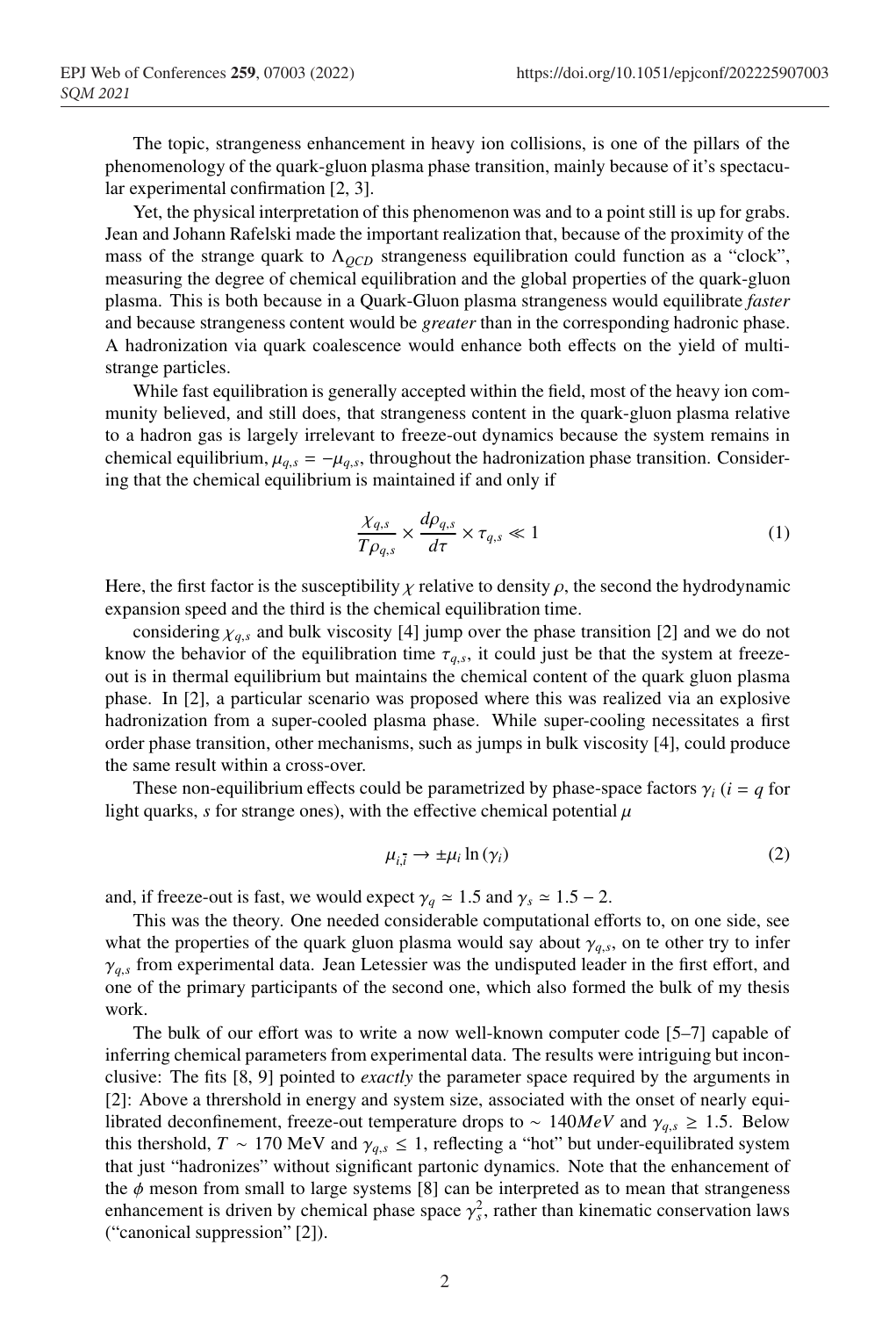However, the statistical significance of  $\gamma_{q,s} > 1$  was not enough to make this into a fully experimentally-supported statement. Since the difference between equilibrium and nonequilibrium goes with quark number, the penta-quark was the ideal candidate to look for phase space enhancement [11]. Unfortunately, it turned out to be a spurious state.

Of course we did not give up. An interesting opportunity was provided by the experimental study, in heavy ion collisions, of short-lived hadronic resonances, such as

$$
Y^* = \Lambda(1520), K^*(892), \Sigma^*(1385), \Xi^*(1530), \Delta(1232), \rho, \dots
$$

and others. These have the same quark composition as the corresponding stable hadrons

$$
Y = \Lambda, K, \Xi, p, \pi, \dots
$$

, but a larger mass. Hence, if freeze-out temperature is lower than the one expected for chemical freeze-out, as expected if the plasma is over-equilibrated [2], one would expect that their abundance, measurable via ratios such as  $Y^*/Y$ , is depleted. Of course, a long hadronic lifetime out of chemical equilibrium can also deplete such resonances, so more than one particle is necessary [12]. It is fair to say that the effect of rescattering, regeneration and lack of chemical equilibrium still has to be conclusively disentangled.

The next step was to examine particle fluctuations. Bose-Einstein statistics, which enhance mesonic and baryonic yields, enhance even more fluctuations of  $\pi$  mesons, whose mass is comparable to freeze-out temperature. The lower freeze-out temperature associated with over-equilibrated freeze-out provides a further boost to this enhancement by eliminating correlations due to resonances. Centrality fluctuations can be eliminated by considering fluctuations of particle ratios, preferably ratios where numerator and denominator are correlated by resonance decays, such as *K*/π (which probes the presence, at freeze-out,of *K*∗),*p*/π (which probes the  $\Delta$ ) and  $\Lambda/\pi$  (which probles  $\Sigma^*$ ). Efforts in such a comprehensive analysis are on-going [6], but, to our knowledge, the model in [6], in the over-equilibrated regime, is the only one that can describe both yields and event-by-event fluctuations with a single set of parameters.

This physical picture, where chemical composition, analyzed via the non-equilibrium ansatz, provides clues to the dynamics and global properties of the hot quark-gluon plasma stage, also gives a special role to the charm quark. This quark is certainly and unquestionably out of equilibrium. It is dominantly produced within the initial hard scatterings, and then it's current is well-described by a conservation law equation driven by collective flow  $u<sub>u</sub>$ 

$$
\partial_{\mu} (\rho_c u^{\mu}) = 0 \quad , \quad \rho_c \equiv \gamma_c F \left[ g, m, T \right] \tag{3}
$$

where  $F$  is the relativistic Boltzmann factor, in terms of the spin degeneracty  $g$  and mass of the hadron *m* and the modified Bessel function  $K_2(x)$ 

$$
F[g,m,T] = \frac{4\pi g}{(2\pi)^2} m^2 T K_2 \left(\frac{m}{T}\right)
$$
 (4)

In an equilibrated quark-gluon plasma, even at LHC energies,  $\rho_c$  would be thoroughly nengligible w.r.t. ρ*q*,*s*. Unlike strangeness and light-quark abundance, that depend respectively on the strangeness susceptibility and entropy content of the quark-gluon plasma phase, γ*<sup>c</sup>* is sensitive to  $N_{coll}\sigma_{pp\to cX}$ , due to the fact that after the initial production charm quarks are effectively conserved.

Charmed hadrons from a quark-gluon plasma will however be created via a coalescence type process, and hence will, just as light and strange quarks, directly be sensitive to the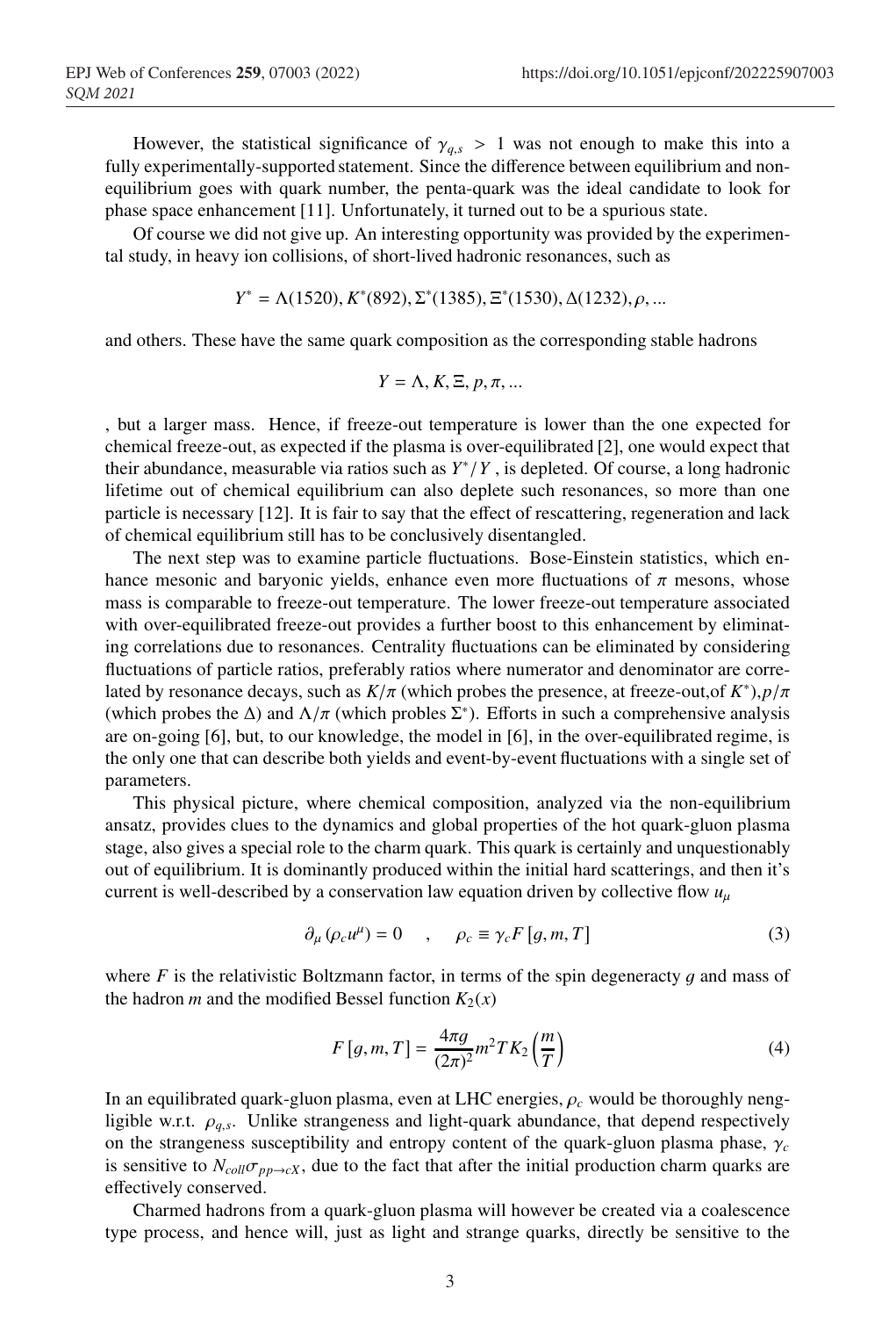| $(R\sqrt{s})$<br>$\sqrt{s}/\Lambda_{QCD}$ | ≪ 1       | $\sim$ 1    | $\gg$ 1                |
|-------------------------------------------|-----------|-------------|------------------------|
| $\ll 1$                                   | "Hadrons" | transport   | "Gas"                  |
| $\sim$ 1                                  | Regge?    | String gas? | Hagedorn? Criticality? |
|                                           | "Partons" | "Glasma"?   |                        |

Table 1. The regimes of interest of heavy ion physics. See [2] for details

charm composition.

$$
n_i = \gamma_q^{q_i} \gamma_s^{s_i} \gamma_c^{c_i} \exp\left[\frac{\sum_{k=q,s,c} (k-\overline{k})\mu_k}{T}\right] F(g_i, m_i, T) \tag{5}
$$

At LHC energies this will lead to a dramatic enhancement of charm and multi-charm baryons and mesons, by the same coalescence mechanism of strangeness enhancement described in [2], with the effect being quantifiable according to the publically available computer code in [7].

As a scientific conclusion, we are at the dawn of not one but two new eras: On the one hand, the increased luminosity of the LHC will allow experimentalists to look for multiply heavy baryon and meson states: Λ*c*, Ξ*c*, *Bs*, *csq* states etc. etc. etc. as well as possible tetra and pentaquark states. This will be done both for "large" AA systems and for "small" pA and pp systems. On the other, low energy accellerators such as FAIR and NICA will explore the onset of deconfinement by looking for rare probes (φ,multi-strange states, D-mesons, *J*/Ψ) at low energy A-A collisions.

The variety of experimental data we will obtain should allow us to perform conclusively a thorough scan,with light, strange and charmed hadrons, of the relevant regimes (in system size *R* and energy  $\sqrt{s}$  and intrinsic QCD scale  $\Lambda_{QCD} \sim T_c \sim m_s$ ) to probe the onset of deconfinement (table 1) The systems shown in the table are all qualitatively different, requiring their own effective theory. "Hadron" refers to a small hadronic system, best studied by effective theory in the scattering regime. "Gas" refers to an out-of-equilibrium hadron gas, amenable to either hadronic transport simulations or thermal effective field theory. Partons would be an out of equilibrium, hadronizing burst of partons while QGP is the "holy grail", a deconfined system where statistical mechanics applies. The boundaries of these regimes are, respectively, equilibration and deconfinement. In the middle, non-trivial and fundamentally not understood critical phenomena, such as a Hagedorn/stringy regime and critical dynamics, could lurk [2].

Despite the enormous amount of results obtained, papers published, workshops and so on these boundaries have as yet to be firmly established. The tools of analysis of particle abun